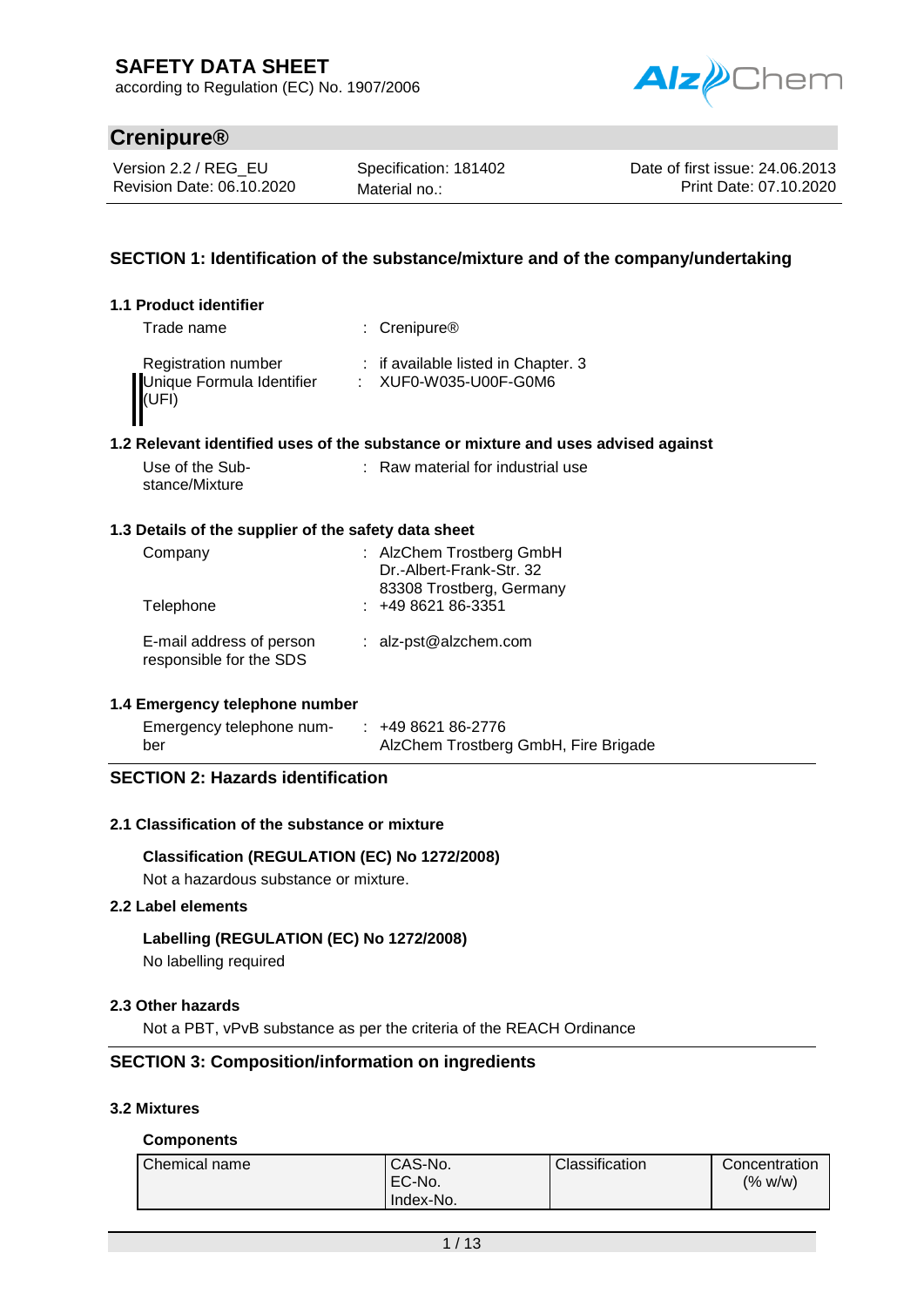according to Regulation (EC) No. 1907/2006



# **Crenipure®**

Version 2.2 / REG\_EU Revision Date: 06.10.2020

Specification: 181402 Material no.:

Date of first issue: 24.06.2013 Print Date: 07.10.2020

|                     | <b>Registration number</b> |                |         |
|---------------------|----------------------------|----------------|---------|
| Creatinine          | 60-27-5                    | not classified | $>= 98$ |
|                     | 200-466-7                  |                |         |
|                     | 01-2120098642-48-          |                |         |
|                     | 0000                       |                |         |
| Creatine, anhydrous | 57-00-1                    | not classified | < 1     |
|                     | 200-306-6                  |                |         |
|                     | 01-2119931462-43-          |                |         |
|                     | 0000                       |                |         |

For explanation of abbreviations see section 16.

### **SECTION 4: First aid measures**

#### **4.1 Description of first aid measures**

| General advice          |    | Seek medical advice in case of symptoms caused by eye or<br>skin contact, inhalation or swallowing. |
|-------------------------|----|-----------------------------------------------------------------------------------------------------|
| If inhaled              | ÷  | Move to fresh air.                                                                                  |
| In case of skin contact | ÷  | No particular measures required.                                                                    |
| In case of eye contact  | t. | Open the eyes and rinse thoroughly with plenty of water.                                            |
| If swallowed            | ÷  | No hazards which require special first aid measures.                                                |

# **4.2 Most important symptoms and effects, both acute and delayed**

None known.

### **4.3 Indication of any immediate medical attention and special treatment needed**

Treatment : No hazards which require special first aid measures.

### **SECTION 5: Firefighting measures**

### **5.1 Extinguishing media**

| Suitable extinguishing media      | Water spray, foam, CO2, dry powder. |
|-----------------------------------|-------------------------------------|
| Unsuitable extinguishing<br>media | $:$ high volume water jet           |

### **5.2 Special hazards arising from the substance or mixture**

| Hazardous combustion prod- : nitrous gases |               |
|--------------------------------------------|---------------|
| ucts                                       | Carbon oxides |
|                                            | Ammonia       |

### **5.3 Advice for firefighters**

| Special protective equipment | In the case of fire, wear respiratory protective equipment in- |
|------------------------------|----------------------------------------------------------------|
| for firefighters             | dependent of surrounding air and chemical protective suit.     |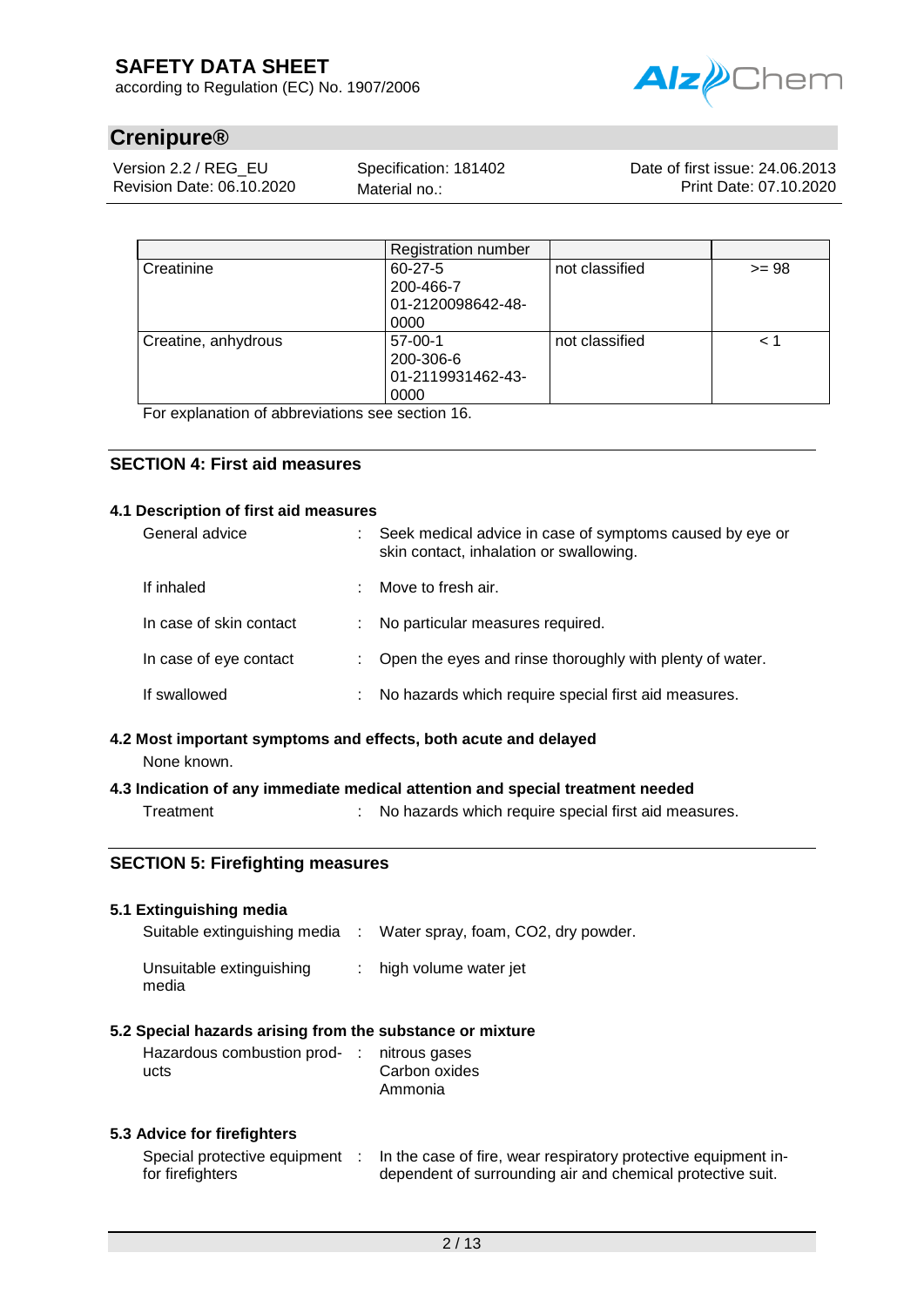according to Regulation (EC) No. 1907/2006



# **Crenipure®**

Version 2.2 / REG\_EU Revision Date: 06.10.2020

Specification: 181402 Material no.:

Date of first issue: 24.06.2013 Print Date: 07.10.2020

### **SECTION 6: Accidental release measures**

# **6.1 Personal precautions, protective equipment and emergency procedures** Personal precautions : Wear personal protective equipment; see section 8. Ensure adequate ventilation. Avoid dust formation.

### **6.2 Environmental precautions**

| Environmental precautions | Product or extinguishing water with product must not be al- |
|---------------------------|-------------------------------------------------------------|
|                           | lowed to enter soil, sewers or natural bodies of water.     |

#### **6.3 Methods and material for containment and cleaning up**

| Methods for cleaning up | Use mechanical handling equipment.                |
|-------------------------|---------------------------------------------------|
|                         | Avoid dust formation.                             |
|                         | Keep in suitable, closed containers for disposal. |

### **6.4 Reference to other sections**

For disposal considerations see section 13.

### **SECTION 7: Handling and storage**

### **7.1 Precautions for safe handling**

| Advice on safe handling                            |    | : Handle in accordance with good industrial hygiene and safety<br>practice.<br>Provide sufficient ventilation and exhaust at the workplace.<br>Avoid dust formation.                                                                                                                                                                            |
|----------------------------------------------------|----|-------------------------------------------------------------------------------------------------------------------------------------------------------------------------------------------------------------------------------------------------------------------------------------------------------------------------------------------------|
| Advice on protection against<br>fire and explosion | d. | No special precautions required.                                                                                                                                                                                                                                                                                                                |
| Hygiene measures                                   |    | : Do not breathe dust. Avoid contact with skin, eyes and cloth-<br>ing. Take off clothing and shoes contaminated with product.<br>Clean before reuse. Do not eat, drink, smoke, or sniff while at<br>work. Wash your hands and/or face before breaks and before<br>termination of work. Keep away from food, drink and animal<br>feedingstuffs. |

### **7.2 Conditions for safe storage, including any incompatibilities**

| Requirements for storage<br>areas and containers | Keep containers tightly closed in a dry, cool and well-<br>ventilated place.       |
|--------------------------------------------------|------------------------------------------------------------------------------------|
| Advice on common storage                         | : Do not store together with strong bases, strong acids and oxi-<br>dizing agents. |
| Storage class (TRGS 510)                         | : 11, Combustible Solids                                                           |
| Packaging material                               | Suitable material: polyethylene, Polypropylene                                     |
|                                                  |                                                                                    |

**7.3 Specific end use(s)**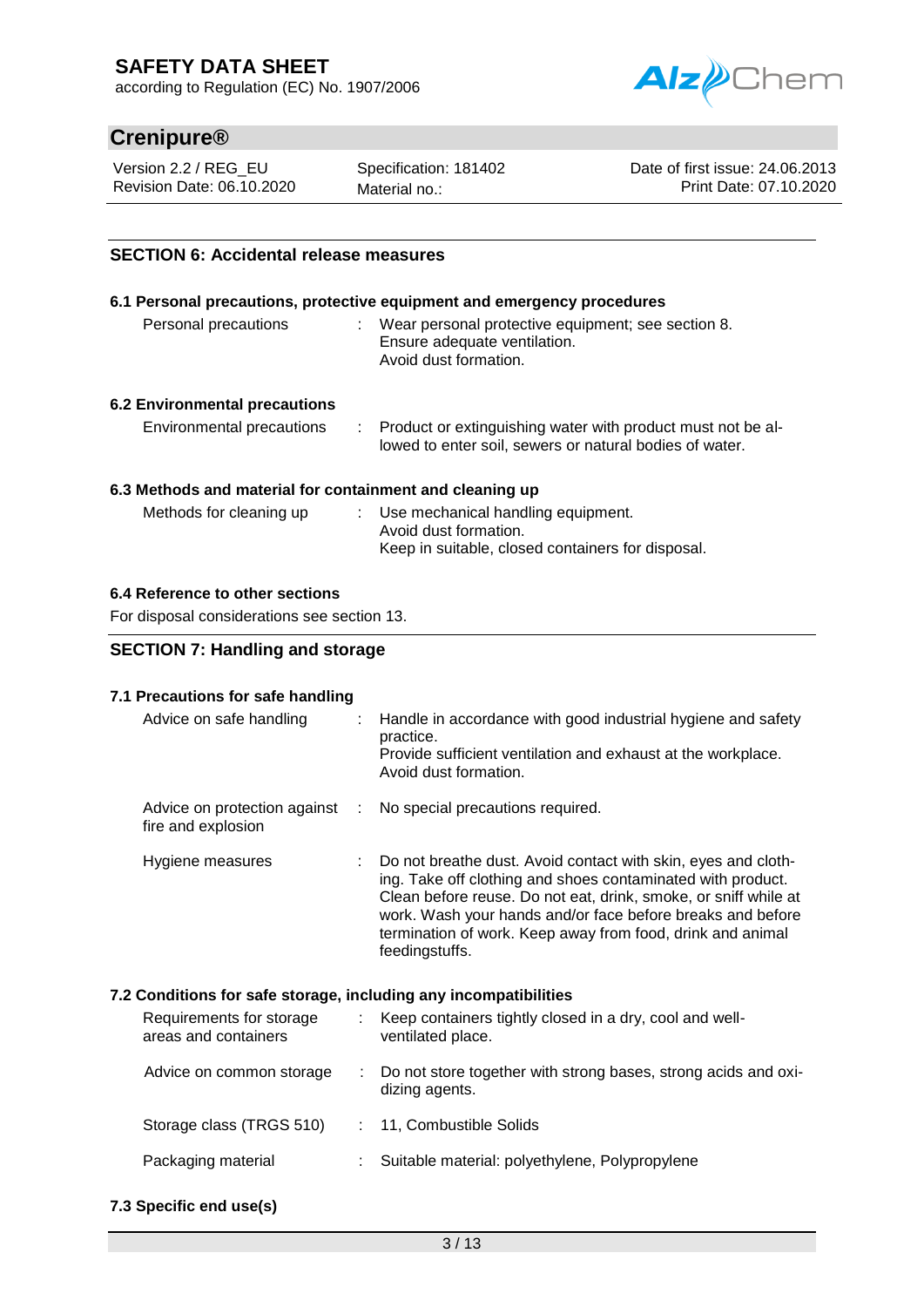according to Regulation (EC) No. 1907/2006



# **Crenipure®**

| Version 2.2 / REG EU      |  |
|---------------------------|--|
| Revision Date: 06.10.2020 |  |

Specification: 181402 Material no.:

Date of first issue: 24.06.2013 Print Date: 07.10.2020

Specific use(s) : We are unaware of any specific end uses which go beyond the data reported in Section 1.

### **SECTION 8: Exposure controls/personal protection**

### **8.1 Control parameters**

None known

#### **8.2 Exposure controls**

#### **Engineering measures**

Provide appropriate exhaust ventilation at machinery.

# **Personal protective equipment** Eye protection : protective goggles in case of dusts being formed Hand protection

| Remarks                  | not required                                                                                                              |
|--------------------------|---------------------------------------------------------------------------------------------------------------------------|
| Skin and body protection | : Long sleeved clothing                                                                                                   |
| Respiratory protection   | not required under normal use<br>In case product dust is released:<br>Dust protection mask in accordance with EN 149 FFP2 |

### **SECTION 9: Physical and chemical properties**

### **9.1 Information on basic physical and chemical properties**

|    | : crystalline powder                                 |
|----|------------------------------------------------------|
| ÷  | white                                                |
| ÷. | odourless                                            |
|    | : $7,5 - 8,5 (25 °C)$<br>Concentration: 5 %          |
|    | : 295 °Cdecomposition                                |
|    | Not applicable                                       |
| t. | BZ 2 - briefly ignites and rapidly extinguishes.     |
|    | Not applicable                                       |
|    | : $1,39(20,3 °C)$<br>Method: OECD Test Guideline 109 |
|    | : 484 kg/m3 (20 $^{\circ}$ C)                        |
|    |                                                      |
|    |                                                      |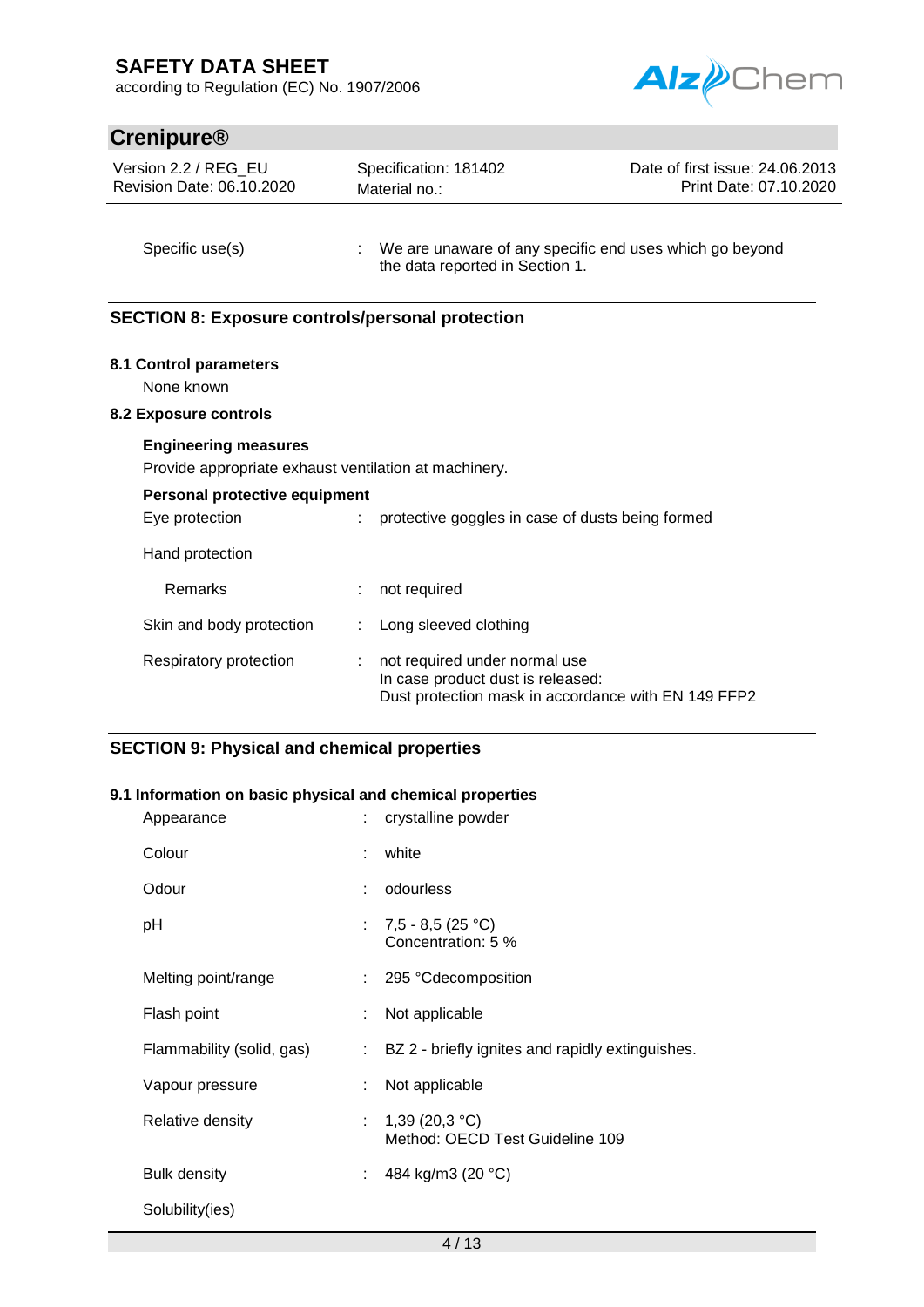according to Regulation (EC) No. 1907/2006



# **Crenipure®**

| Version 2.2 / REG_EU<br>Revision Date: 06.10.2020 | Specification: 181402<br>Material no.:                     | Date of first issue: 24.06.2013<br>Print Date: 07.10.2020 |
|---------------------------------------------------|------------------------------------------------------------|-----------------------------------------------------------|
| Water solubility                                  | : 90 g/l $(20 °C)$                                         |                                                           |
| Partition coefficient: n-<br>octanol/water        | log Pow: -1,76<br>(literature value)                       |                                                           |
| Auto-ignition temperature                         | $>$ 360 °C<br>÷<br>Ignition temperature for deposited dust |                                                           |
|                                                   | >600 °C<br>for dust whirled up                             |                                                           |
| <b>Explosive properties</b>                       | not applicable                                             |                                                           |
| Oxidizing properties                              | not applicable                                             |                                                           |
| 9.2 Other information                             |                                                            |                                                           |
| Impact sensitivity                                | not applicable                                             |                                                           |
| Molecular weight                                  | 113,12 g/mol                                               |                                                           |

### **SECTION 10: Stability and reactivity**

### **10.1 Reactivity**

See section 10.3

### **10.2 Chemical stability**

No decomposition if stored and applied as directed.

### **10.3 Possibility of hazardous reactions**

| Hazardous reactions         | No hazardous reactions are known if properly handled and<br>÷.<br>stored. |
|-----------------------------|---------------------------------------------------------------------------|
| 10.4 Conditions to avoid    |                                                                           |
| Conditions to avoid         | Avoid dust formation.<br>Heat, flames and sparks.<br>Avoid moisture.      |
| 10.5 Incompatible materials |                                                                           |
| Materials to avoid          | Strong oxidizing agents                                                   |

### **10.6 Hazardous decomposition products**

Hazardous decomposition products formed under fire conditions. see section 5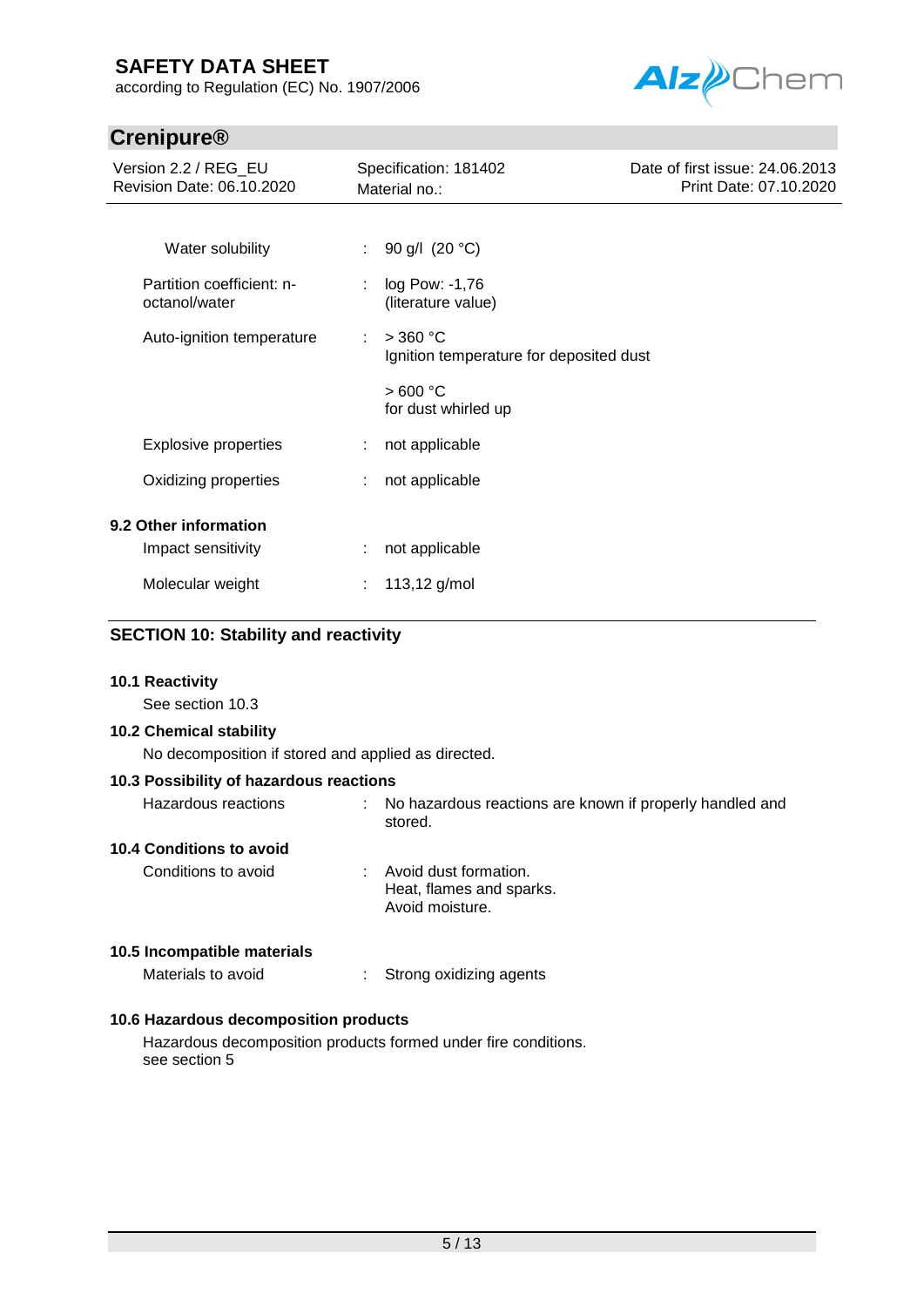according to Regulation (EC) No. 1907/2006



# **Crenipure®**

Version 2.2 / REG\_EU Revision Date: 06.10.2020 Specification: 181402 Material no.:

Date of first issue: 24.06.2013 Print Date: 07.10.2020

### **SECTION 11: Toxicological information**

#### **11.1 Information on toxicological effects**

| <b>Acute toxicity</b>             |                                                                                                                                                                      |  |
|-----------------------------------|----------------------------------------------------------------------------------------------------------------------------------------------------------------------|--|
| Components:                       |                                                                                                                                                                      |  |
| <b>Creatinine:</b>                |                                                                                                                                                                      |  |
| Acute oral toxicity               | : LD50 (Mouse): $> 9000$ mg/kg<br>Assessment: The substance or mixture has no acute oral tox-<br>icity                                                               |  |
| Creatine, anhydrous:              |                                                                                                                                                                      |  |
| Acute oral toxicity               | : LD50 (Rat): $>$ 2000 mg/kg<br>Method: OECD 423<br>Assessment: Based on available data, the classification crite-<br>ria are not met.<br>Remarks: Own study, IUCLID |  |
| Acute inhalation toxicity         | : Remarks: no data available<br><b>IUCLID</b>                                                                                                                        |  |
| Acute dermal toxicity             | Assessment: Based on available data, the classification crite-<br>ria are not met.<br>Remarks: IUCLID                                                                |  |
| <b>Skin corrosion/irritation</b>  |                                                                                                                                                                      |  |
| Components:                       |                                                                                                                                                                      |  |
| <b>Creatinine:</b>                |                                                                                                                                                                      |  |
| Species<br>Method                 | Rabbit<br><b>OECD Test Guideline 404</b>                                                                                                                             |  |
| Result                            | not irritating                                                                                                                                                       |  |
| Remarks                           | <b>IUCLID</b>                                                                                                                                                        |  |
| Creatine, anhydrous:              |                                                                                                                                                                      |  |
| <b>Species</b><br>Method          | Rabbit<br><b>OECD Test Guideline 404</b>                                                                                                                             |  |
| Result                            | No skin irritation                                                                                                                                                   |  |
| Remarks                           | Own study, IUCLID                                                                                                                                                    |  |
| Serious eye damage/eye irritation |                                                                                                                                                                      |  |
| Components:                       |                                                                                                                                                                      |  |
| <b>Creatinine:</b>                |                                                                                                                                                                      |  |
| Species<br>Method                 | Rabbit<br><b>OECD Test Guideline 405</b>                                                                                                                             |  |
| Result                            | not irritating                                                                                                                                                       |  |
| Remarks                           | <b>IUCLID</b>                                                                                                                                                        |  |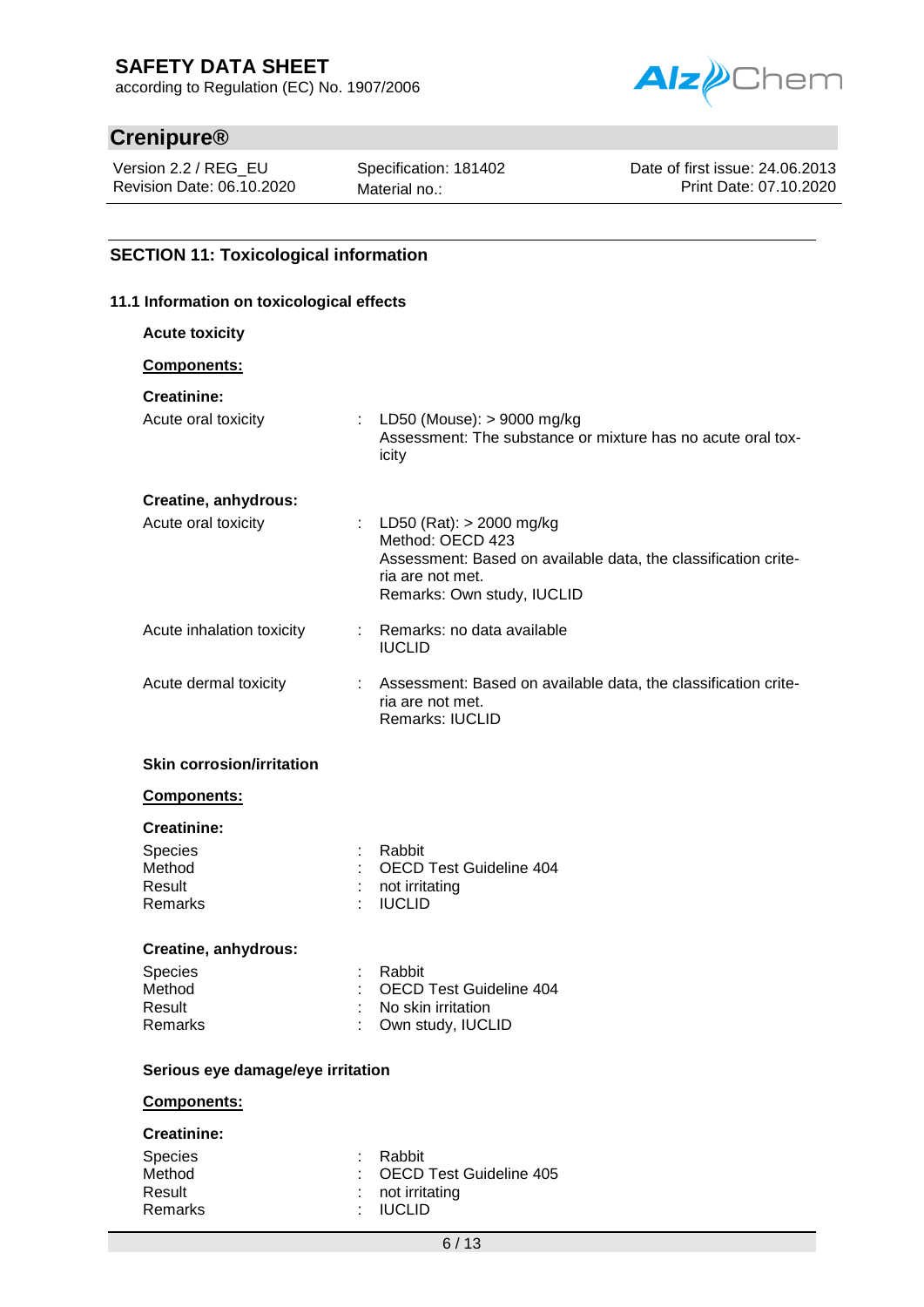according to Regulation (EC) No. 1907/2006



# **Crenipure®**

Version 2.2 / REG\_EU Revision Date: 06.10.2020 Specification: 181402 Material no.:

Date of first issue: 24.06.2013 Print Date: 07.10.2020

### **Creatine, anhydrous:**

| : Rabbit                  |
|---------------------------|
| : OECD Test Guideline 405 |
| : No eye irritation       |
| : Own study, IUCLID       |
|                           |

### **Respiratory or skin sensitisation**

#### **Components:**

#### **Creatinine:**

| Test Type | : Magnusson & Kligman     |
|-----------|---------------------------|
| Species   | : Guinea pig              |
| Method    | : OECD Test Guideline 406 |
| Result    | : not sensitizing         |
| Remarks   | : IUCLID                  |

#### **Creatine, anhydrous:**

| Test Type      | : Magnusson & Kligman     |
|----------------|---------------------------|
| <b>Species</b> | $:$ guinea pig            |
| Method         | : OECD Test Guideline 406 |
| Result         | $:$ not sensitizing       |
| Remarks        | : Own study, IUCLID       |
|                |                           |

#### **Germ cell mutagenicity**

#### **Components:**

### **Creatinine:**

Genotoxicity in vitro : Test Type: Ames test Test system: S. typhimurium / E. coli Method: OECD Test Guideline 471 Result: negative Remarks: IUCLID

#### **Creatine, anhydrous:**

| Genotoxicity in vitro                   | : Test Type: Ames test<br>Test system: Salmonella typhimurium<br>Method: OECD 471<br>Result: negative<br>Remarks: Own study, IUCLID                             |
|-----------------------------------------|-----------------------------------------------------------------------------------------------------------------------------------------------------------------|
|                                         | Test Type: In vitro mammalian cell gene mutation test<br>Test system: Mouse lymphoma test<br>Method: OECD 471<br>Result: negative<br>Remarks: Own study, IUCLID |
| Germ cell mutagenicity- As-<br>sessment | Based on available data, the classification criteria are not met.<br><b>Remarks: IUCLID</b>                                                                     |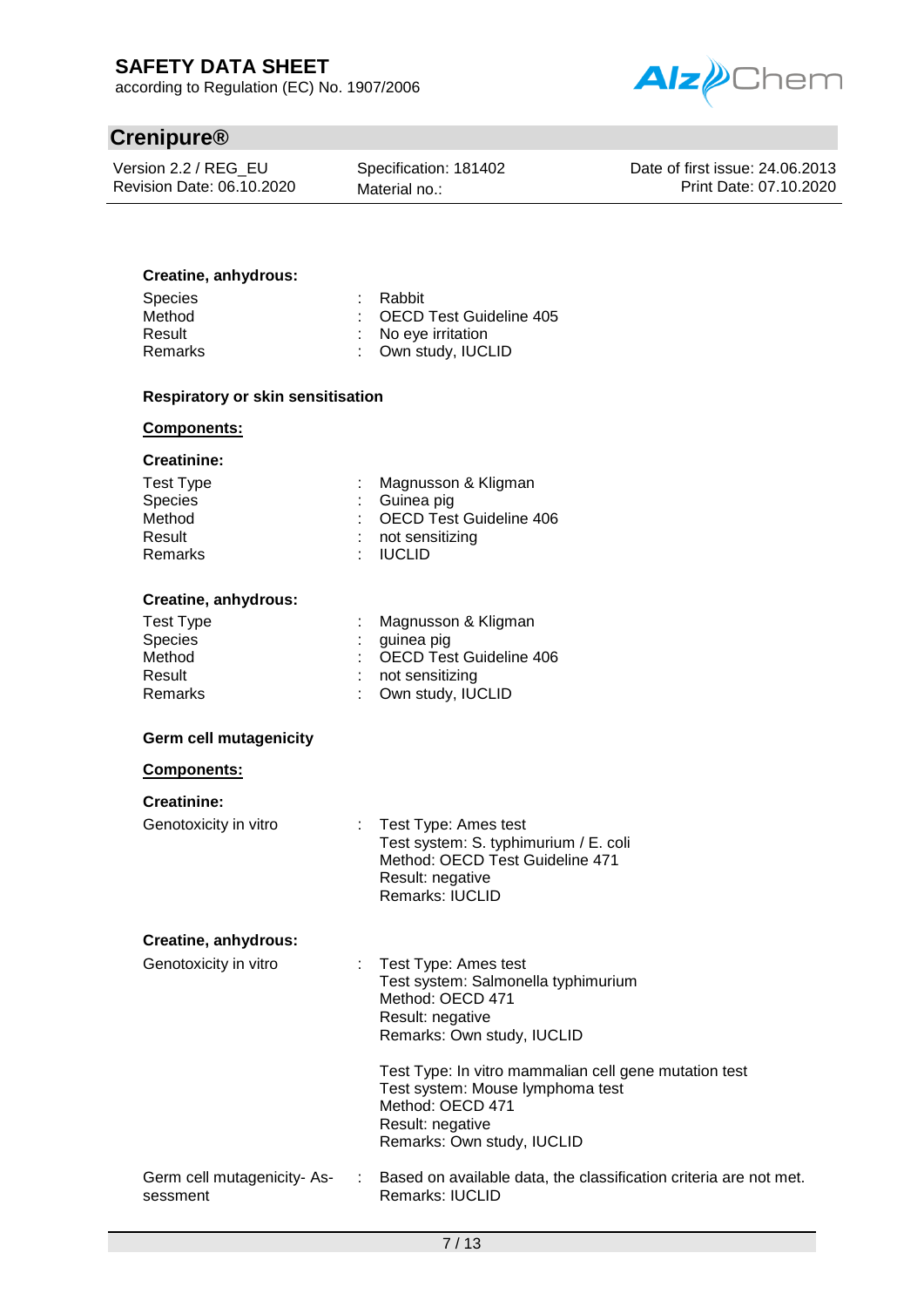according to Regulation (EC) No. 1907/2006



# **Crenipure®**

| Version 2.2 / REG_EU<br>Revision Date: 06.10.2020                                 |               | Specification: 181402<br>Material no.: | Date of first issue: 24.06.2013<br>Print Date: 07.10.2020         |
|-----------------------------------------------------------------------------------|---------------|----------------------------------------|-------------------------------------------------------------------|
|                                                                                   |               |                                        |                                                                   |
| Carcinogenicity                                                                   |               |                                        |                                                                   |
| Components:                                                                       |               |                                        |                                                                   |
| <b>Creatinine:</b><br>Carcinogenicity - Assess- : no data available<br>ment       |               |                                        |                                                                   |
| Creatine, anhydrous:                                                              |               |                                        |                                                                   |
| Carcinogenicity - Assess-<br>ment                                                 | $\mathcal{L}$ | <b>Remarks: IUCLID</b>                 | Based on available data, the classification criteria are not met. |
| <b>Reproductive toxicity</b>                                                      |               |                                        |                                                                   |
| Components:                                                                       |               |                                        |                                                                   |
| <b>Creatinine:</b><br>Reproductive toxicity - As- : no data available<br>sessment |               |                                        |                                                                   |
|                                                                                   |               |                                        |                                                                   |
| Creatine, anhydrous:<br>Reproductive toxicity - As-<br>sessment                   |               | Remarks: IUCLID                        | Based on available data, the classification criteria are not met. |
| <b>STOT - single exposure</b>                                                     |               |                                        |                                                                   |
| Components:                                                                       |               |                                        |                                                                   |
| Creatine, anhydrous:<br>Assessment<br>Remarks                                     |               | <b>IUCLID</b>                          | Based on available data, the classification criteria are not met. |
| <b>STOT - repeated exposure</b>                                                   |               |                                        |                                                                   |
| Components:                                                                       |               |                                        |                                                                   |
| Creatine, anhydrous:                                                              |               |                                        |                                                                   |
| Assessment<br>Remarks                                                             |               | <b>IUCLID</b>                          | Based on available data, the classification criteria are not met. |
| <b>Aspiration toxicity</b>                                                        |               |                                        |                                                                   |
| Components:                                                                       |               |                                        |                                                                   |
| Creatine, anhydrous:<br>No data available<br>Remarks                              |               | <b>IUCLID</b>                          |                                                                   |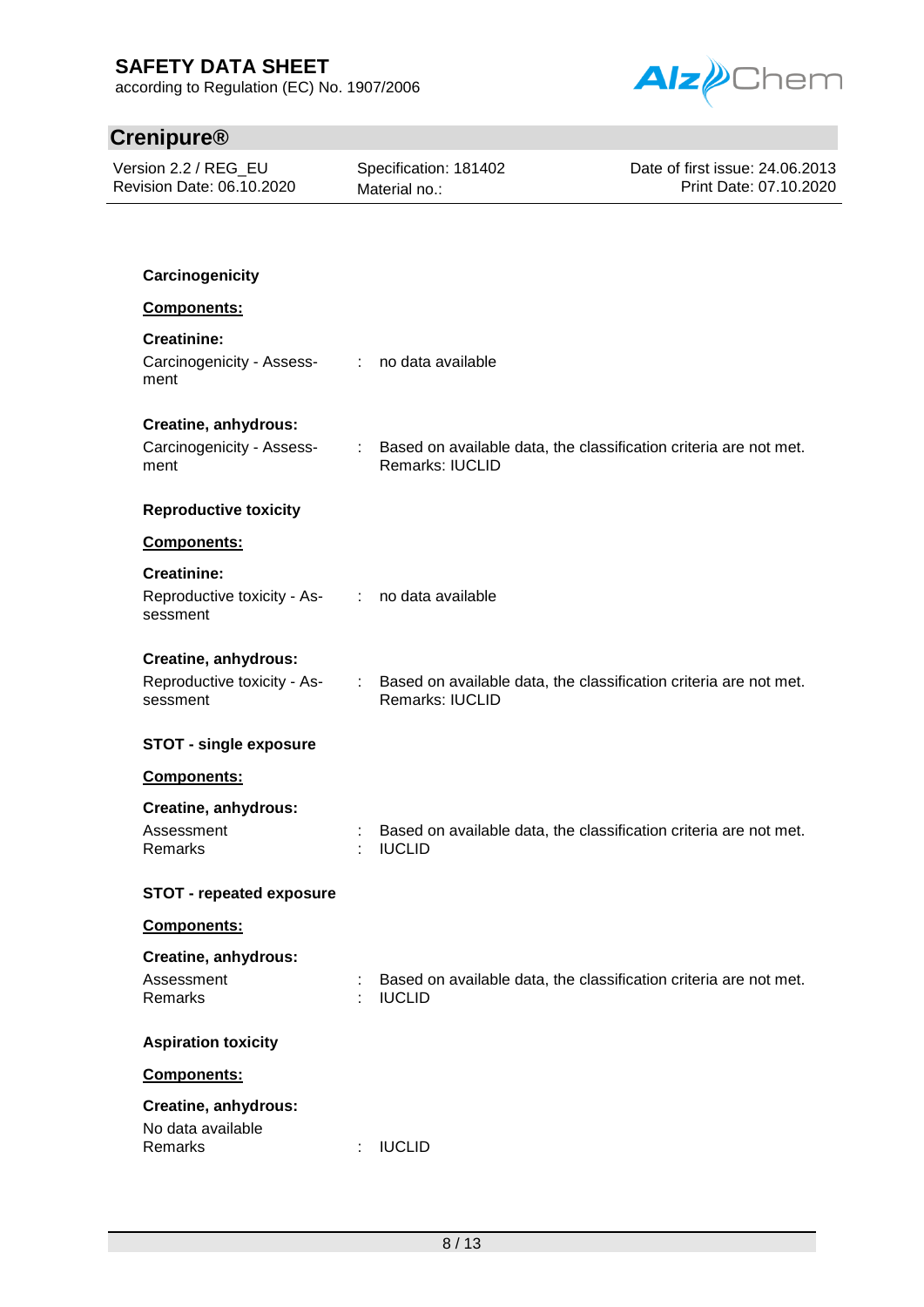according to Regulation (EC) No. 1907/2006



# **Crenipure®**

Version 2.2 / REG\_EU Revision Date: 06.10.2020 Specification: 181402 Material no.:

Date of first issue: 24.06.2013 Print Date: 07.10.2020

### **Experience with human exposure**

### **Components:**

| Creatine, anhydrous:       |                                                                                                                                        |
|----------------------------|----------------------------------------------------------------------------------------------------------------------------------------|
| General Information        | Creatine is found in muscular tissue and is produced by the<br>liver and kidneys. No health effects have been reported in<br>humans.   |
| <b>Further information</b> |                                                                                                                                        |
| <b>Product:</b>            |                                                                                                                                        |
| <b>Remarks</b>             | No toxic effects are to be expected when the product is han-<br>dled appropriately.<br>No additional toxicological data are available. |

### **SECTION 12: Ecological information**

### **12.1 Toxicity**

### **Components:**

| <b>Creatinine:</b>                                       |    |                                                                                                                                          |
|----------------------------------------------------------|----|------------------------------------------------------------------------------------------------------------------------------------------|
| Toxicity to daphnia and other :<br>aquatic invertebrates |    | EC50 (Daphnia magna (Water flea)): > 1000 mg/l<br>Exposure time: 48 h<br><b>Remarks: IUCLID</b>                                          |
| Toxicity to algae/aquatic<br>plants                      |    | ErC50 (Pseudokirchneriella subcapitata (green algae)): > 100<br>mg/l<br>Method: OECD Test Guideline 201<br>Remarks: IUCLID               |
| Creatine, anhydrous:                                     |    |                                                                                                                                          |
| Toxicity to fish                                         | t. | LC50 (Brachydanio rerio): > 84,6 mg/l<br>Exposure time: 96 h<br>Method: Directive 84/449/EEC, C.1<br>Remarks: Own study, IUCLID          |
| Toxicity to daphnia and other :<br>aquatic invertebrates |    | EC50 (Daphnia magna): > 800 mg/l<br>Exposure time: 48 h<br>Method: Directive 92/69/EEC C.2<br>Remarks: Own study, IUCLID                 |
| Toxicity to algae/aquatic<br>plants                      | ÷  | (Desmodesmus subspicatus): > 100 mg/l<br>End point: growth rate<br>Exposure time: 72 h<br>Method: OECD 201<br>Remarks: Own study, IUCLID |
| <b>Ecotoxicology Assessment</b>                          |    |                                                                                                                                          |

Acute aquatic toxicity : Based on available data, the classification criteria are not met.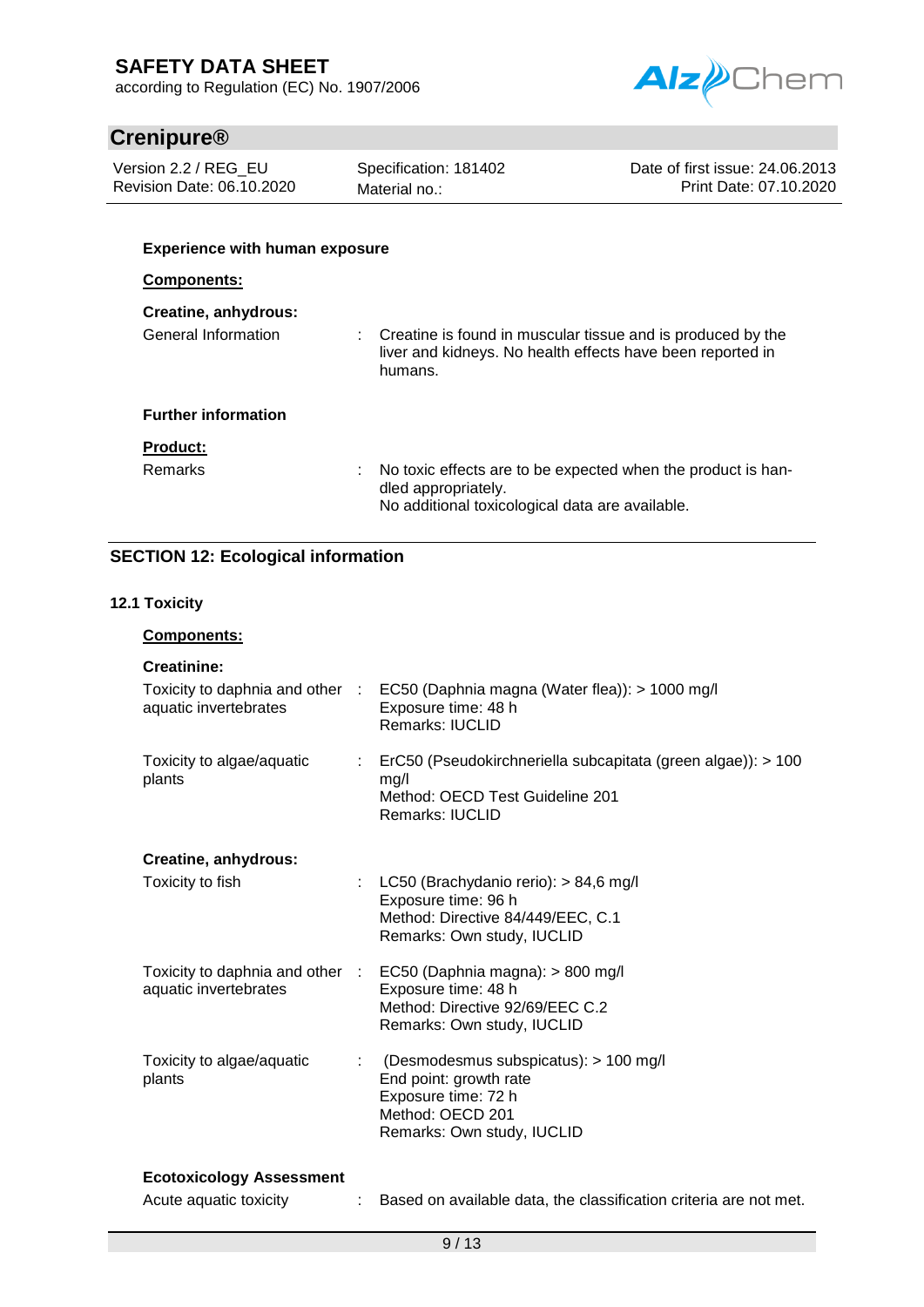according to Regulation (EC) No. 1907/2006



| <b>Crenipure®</b>                                                  |                |                                                                                                                               |                                                           |
|--------------------------------------------------------------------|----------------|-------------------------------------------------------------------------------------------------------------------------------|-----------------------------------------------------------|
| Version 2.2 / REG_EU<br>Revision Date: 06.10.2020                  |                | Specification: 181402<br>Material no.:                                                                                        | Date of first issue: 24.06.2013<br>Print Date: 07.10.2020 |
| Chronic aquatic toxicity                                           |                | : Based on available data, the classification criteria are not met.                                                           |                                                           |
| 12.2 Persistence and degradability                                 |                |                                                                                                                               |                                                           |
| Components:                                                        |                |                                                                                                                               |                                                           |
| <b>Creatinine:</b><br>Biodegradability                             |                | Test Type: aerobic<br>Inoculum: activated sludge<br>Result: readily biodegradable<br>Method: OECD TG 302 B<br>Remarks: IUCLID |                                                           |
| Creatine, anhydrous:<br>Biodegradability                           |                | Result: Readily biodegradable.<br>Biodegradation: 96,6 %<br>Exposure time: 28 d<br>Method: OECD 301 E<br>Remarks: IUCLID      |                                                           |
| 12.3 Bioaccumulative potential                                     |                |                                                                                                                               |                                                           |
| <b>Product:</b><br><b>Bioaccumulation</b>                          |                | Remarks: No bioaccumulation is to be expected (log Pow <=<br>4).                                                              |                                                           |
| Components:                                                        |                |                                                                                                                               |                                                           |
| <b>Creatinine:</b><br>Partition coefficient: n-<br>octanol/water   |                | log Pow: -1,76                                                                                                                |                                                           |
| Creatine, anhydrous:<br>Partition coefficient: n-<br>octanol/water |                | : $log Pow: < -2 (20 °C)$                                                                                                     |                                                           |
| 12.4 Mobility in soil<br>no data available                         |                |                                                                                                                               |                                                           |
| 12.5 Results of PBT and vPvB assessment                            |                |                                                                                                                               |                                                           |
| Product:<br>Assessment                                             |                | Not a PBT, vPvB substance as per the criteria of the REACH<br>Ordinance.                                                      |                                                           |
| 12.6 Other adverse effects                                         |                |                                                                                                                               |                                                           |
| Product:<br>Additional ecological infor-                           | $\mathbb{Z}^n$ | No further ecotoxicological data are available.                                                                               |                                                           |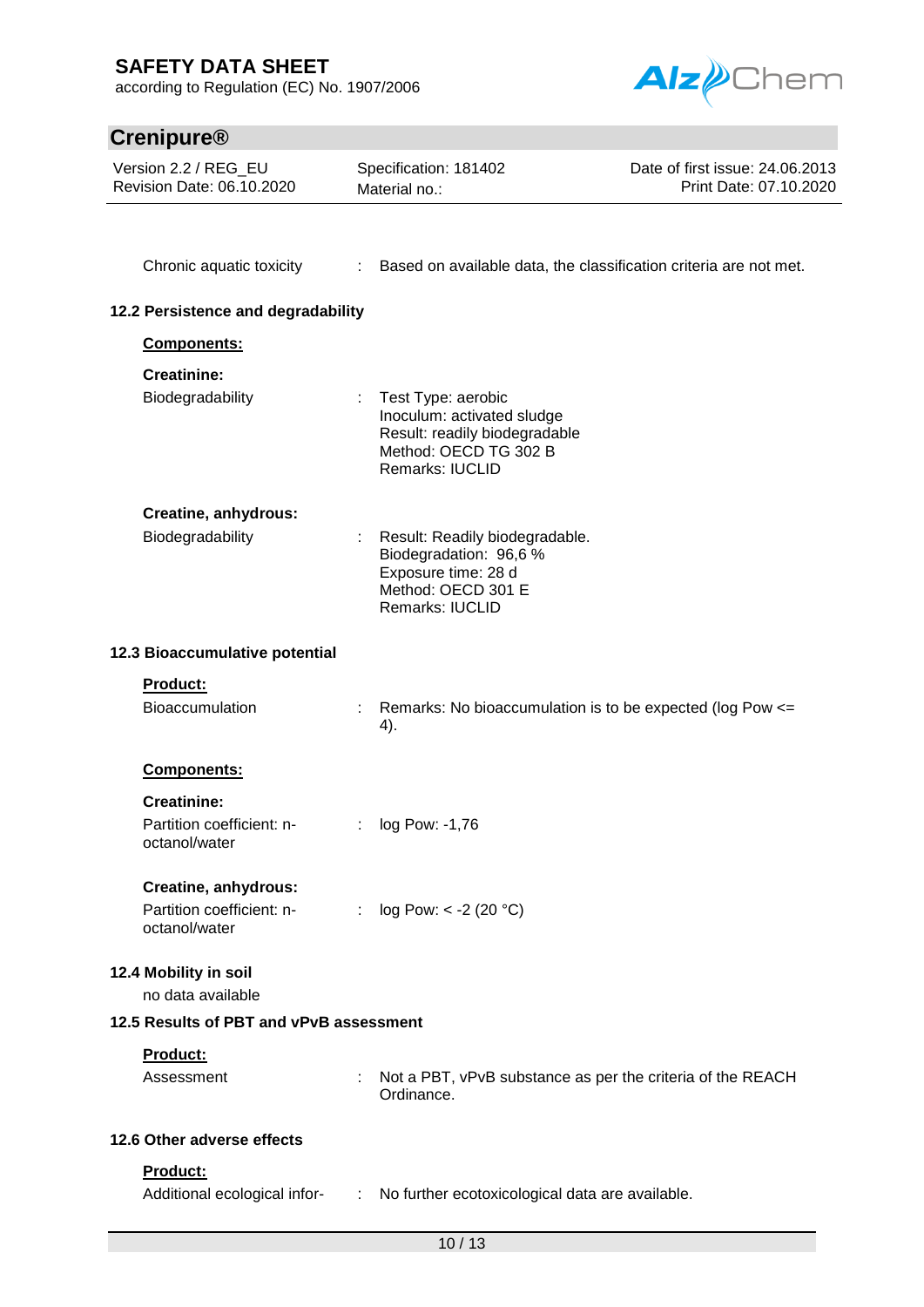according to Regulation (EC) No. 1907/2006



# **Crenipure®**

Version 2.2 / REG\_EU Revision Date: 06.10.2020

Specification: 181402 Material no.:

Date of first issue: 24.06.2013 Print Date: 07.10.2020

mation

### **SECTION 13: Disposal considerations**

| 13.1 Waste treatment methods |                                                                                                                                                       |
|------------------------------|-------------------------------------------------------------------------------------------------------------------------------------------------------|
| Product                      | Must be brought to an adequate waste treatment facility, in<br>conformity with applicable waste disposal regulations.                                 |
| Contaminated packaging       | : Packaging, that can not be reused after cleaning must be<br>disposed or recycled in accordance with all federal, national<br>and local regulations. |

### **SECTION 14: Transport information**

#### **14.1 UN number**

Not regulated as a dangerous good

#### **14.2 UN proper shipping name**

Not regulated as a dangerous good

### **14.3 Transport hazard class(es)**

Not regulated as a dangerous good

### **14.4 Packing group**

Remarks : Not classified as dangerous in the meaning of transport regu-

| <b>ADR</b>                            | Not regulated as a dangerous good                                                                              |
|---------------------------------------|----------------------------------------------------------------------------------------------------------------|
| <b>RID</b>                            | Not regulated as a dangerous good                                                                              |
| <b>IMDG</b><br><b>Remarks</b>         | Not regulated as a dangerous good<br>Not classified as dangerous in the meaning of transport regu-<br>lations. |
| <b>IATA (Cargo)</b><br><b>Remarks</b> | Not regulated as a dangerous good<br>Not classified as dangerous in the meaning of transport regu-<br>lations. |
| <b>IATA (Passenger)</b>               | : Not regulated as a dangerous good                                                                            |
| i Environmental hazards               |                                                                                                                |
| Not rogulated as a departeur good     |                                                                                                                |

lations.

# **14.5 Environmental hazards**

Not regulated as a dangerous good

### **14.6 Special precautions for user**

Remarks : Not classified as dangerous in the meaning of transport regulations.

# **14.7 Transport in bulk according to Annex II of Marpol and the IBC Code**

Not applicable for product as supplied.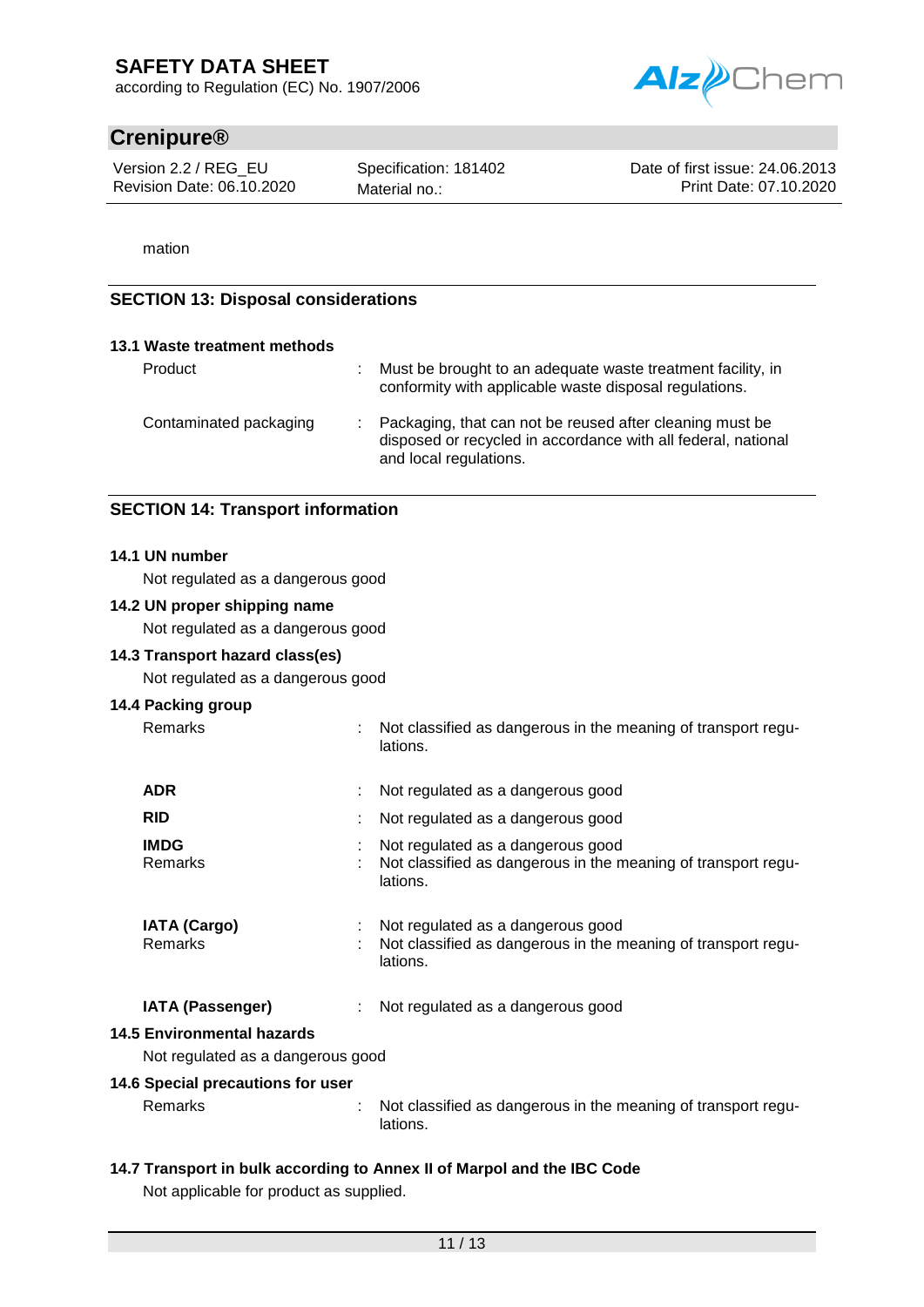

# **Crenipure®**

Version 2.2 / REG\_EU Revision Date: 06.10.2020 Specification: 181402 Material no.:

Date of first issue: 24.06.2013 Print Date: 07.10.2020

### **SECTION 15: Regulatory information**

#### **15.1 Safety, health and environmental regulations/legislation specific for the substance or mixture**

### **15.2 Chemical safety assessment**

No exposure or risk assessment is required for this product since it is not classified for health or environmental risks.

### **SECTION 16: Other information**

### **Full text of other abbreviations**

ADN - European Agreement concerning the International Carriage of Dangerous Goods by Inland Waterways; ADR - European Agreement concerning the International Carriage of Dangerous Goods by Road; AICS - Australian Inventory of Chemical Substances; ASTM - American Society for the Testing of Materials; bw - Body weight; CLP - Classification Labelling Packaging Regulation; Regulation (EC) No 1272/2008; CMR - Carcinogen, Mutagen or Reproductive Toxicant; DIN - Standard of the German Institute for Standardisation; DSL - Domestic Substances List (Canada); ECHA - European Chemicals Agency; EC-Number - European Community number; ECx - Concentration associated with x% response; ELx - Loading rate associated with x% response; EmS - Emergency Schedule; ENCS - Existing and New Chemical Substances (Japan); ErCx - Concentration associated with x% growth rate response; GHS - Globally Harmonized System; GLP - Good Laboratory Practice; IARC - International Agency for Research on Cancer; IATA - International Air Transport Association; IBC - International Code for the Construction and Equipment of Ships carrying Dangerous Chemicals in Bulk; IC50 - Half maximal inhibitory concentration; ICAO - International Civil Aviation Organization; IECSC - Inventory of Existing Chemical Substances in China; IMDG - International Maritime Dangerous Goods; IMO - International Maritime Organization; ISHL - Industrial Safety and Health Law (Japan); ISO - International Organisation for Standardization; KECI - Korea Existing Chemicals Inventory; LC50 - Lethal Concentration to 50 % of a test population; LD50 - Lethal Dose to 50% of a test population (Median Lethal Dose); MARPOL - International Convention for the Prevention of Pollution from Ships; n.o.s. - Not Otherwise Specified; NO(A)EC - No Observed (Adverse) Effect Concentration; NO(A)EL - No Observed (Adverse) Effect Level; NOELR - No Observable Effect Loading Rate; NZIoC - New Zealand Inventory of Chemicals; OECD - Organization for Economic Co-operation and Development; OPPTS - Office of Chemical Safety and Pollution Prevention; PBT - Persistent, Bioaccumulative and Toxic substance; PICCS - Philippines Inventory of Chemicals and Chemical Substances; (Q)SAR - (Quantitative) Structure Activity Relationship; REACH - Regulation (EC) No 1907/2006 of the European Parliament and of the Council concerning the Registration, Evaluation, Authorisation and Restriction of Chemicals; RID - Regulations concerning the International Carriage of Dangerous Goods by Rail; SADT - Self-Accelerating Decomposition Temperature; SDS - Safety Data Sheet; SVHC - Substance of Very High Concern; TCSI - Taiwan Chemical Substance Inventory; TRGS - Technical Rule for Hazardous Substances; TSCA - Toxic Substances Control Act (United States); UN - United Nations; vPvB - Very Persistent and Very Bioaccumulative

#### **Further information**

The information provided in this Safety Data Sheet is correct to the best of our knowledge, information and belief at the date of its publication. The information given is designed only as a guidance for safe handling, use, processing, storage, transportation, disposal and release and is not